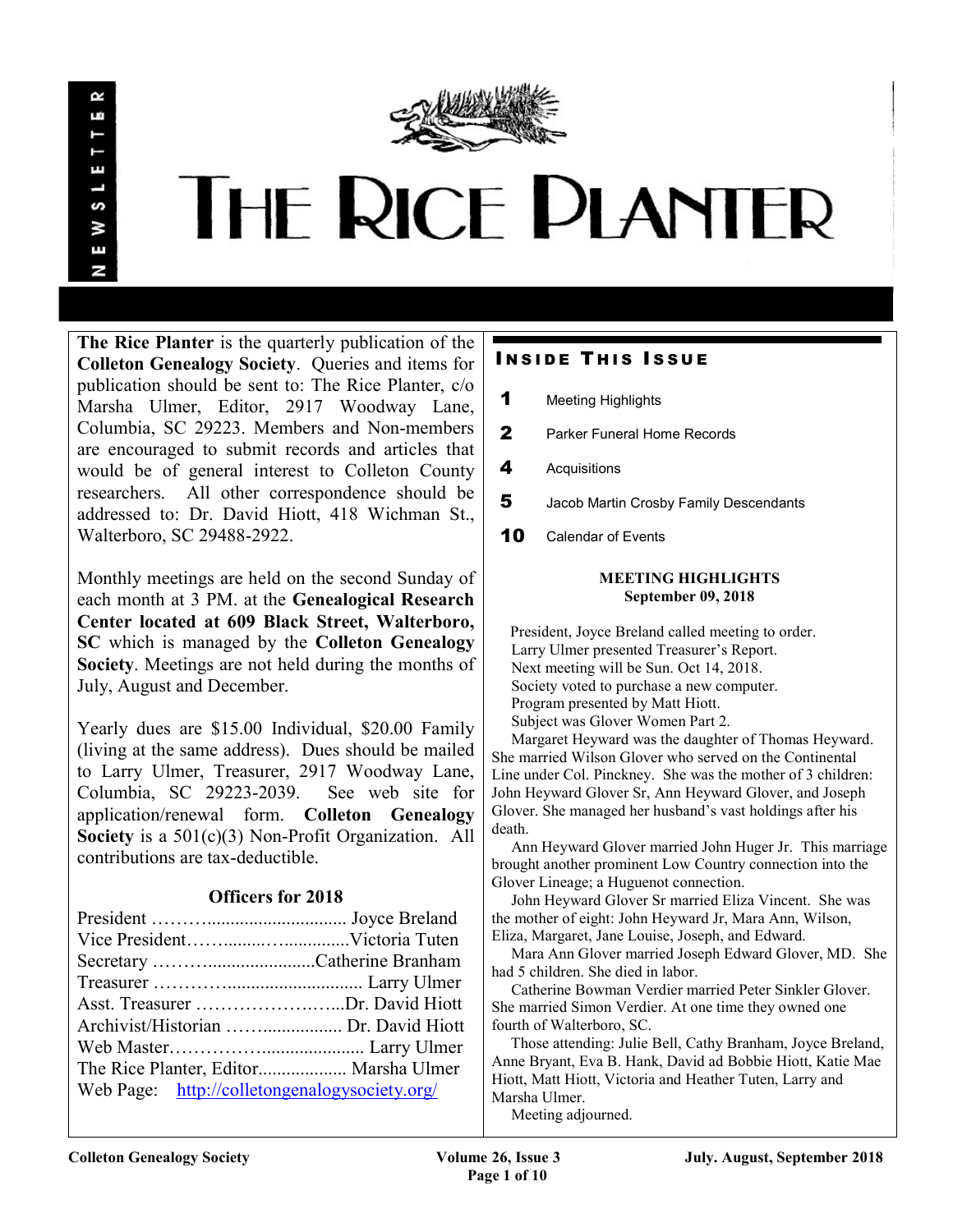### PARKER FUNERAL HOME RECORDS

### Searson, Allen Z.

b. Jul 27 1877 Hampton County, SC d. Feb 13 1959 Charleston County, SC bur: Live Oak Cemetery, Walterboro, Colleton County, SC Occ: Retired Farmer Spouse: Athalie Hamlin Father: Benjamin E. Searson b. Hampton County, SC Mother: Helen Marr b. Marlboro County, SC Son: Samuel T. Hamlin Searson of Ashepoo, SC Dau: Miss Helen Searson of Charleston, SC Bro: E. C. Searson of Mt. Pleasant, TN, F. M. Searson of Charleston, SC, W. D. Searson of Meggett, SC

### Simpson, Vernon Howard

b. Nov 17 1940 LaPlata, MD d. Apr 11 1959 Walterboro, Colleton County, SC bur: Alexandria, VA Father: Samuel Simpson b. Alexandria, VA Mother: Naomi Massey b. Alexandria, VA Bro: Wayne Simpson of US Air Force, Oklahoma City, OK Sis: Mrs. Yvonne Jones of Johnstown, PA, Ms Jenny Simpson

### Skardon, Infant Son

b. Dec 07 1959 Colleton Co, SC d. Dec 07 1959 Colleton County Hospital, Walterboro, SC bur: Live Oak Cemetery, Walterboro, Colleton County, SC Father: James Skardon b. St. Francesville, LA Mother: Jerry Graham b. Ruffin, SC Sis: Sally, Dotty, Betty and Genny Skardon, Paternal Grandparent: Mrs. A. W. Skardon of Walterboro, SC Maternal Grandparents: Mr & Mrs D. A. Graham of Ruffin, SC

### Skinner, Elizabeth Marvin

b. 1887 Colleton County, SC d. Jul 13 1959 Colleton County Hospital, Walterboro, SC bur: Stokes Cemetery Spouse: Egan Greer Skinner Father: William David Marvin b. Colleton County, SC Mother: Josephine Loury b. Colleton County, SC Son: Egan Greer Skinner of Winston, Salem, NC Dau: Mrs. John F. Evans of Atlanta, GA Mrs. William J. Atkinson of Newman, GA Bro: Oscar Marvin of Walterboro, SC Edgar Marvin of Yemassee, SC Sis: Mrs. Herbert Marvin of Aiken, SC Mrs. Mood Jones of Charleston, SC Mrs. Alfred Herbert of Washington, D.C.

6 Grandchildren and 3 Great Grandchildren

### Smith, Catherine Emily

b. Mar 25 1957 St. Francis Xavier Hospital, Charleston, SC d. Mar 13 1959 St. Francis Xavier Hospital, Charleston, SC bur: Live Oak Cemetery, Walterboro, SC Father: Joseph Conrad Smith b. Colleton County, SC Mother: Patricia Smith b. Colleton County, SC Sis: Teresa, Peggy, Gail, Shirley Smith Grandparents: Mrs. Kate Smith & Mr & Mrs. W. C. Smith

### PARKER FUNERAL HOME RECORD cont'

### Smith, Lovie Ann Hill

b. Nov 12 1883 Colleton County, SC d. Jan 15 1959 Colleton County Hospital, Walterboro, SC bur: Cottageville Cemetery Spouse: Jessie Anderson Smith Father: Charles A. Hill b. Colleton County, SC Mother: Rachel Fox b. Colleton County, SC Son: Marvin Charles Smith of Charleston, SC Harry Smith of Charleston, SC James Ulmer Smith of Columbia, SC Dau: Mrs. Elias Skovron of Nashville, TN Mrs. J. C. Hendricks of Sanford, FL Sis: Mrs. Hattie Price of Savannah, GA 10 Grandchildren and 9 Great Grandchildren

### Smith, Joseph Conrad Jr.

b. Nov 27 1958 St. Francis Xaiver Hospital, Charleston, SC d. Feb 25 1959 residence Ashepoo, SC bur: Live Oak Cemetery, Walterboro, SC Father: Joseph Conrad Smith Sr b. Walterboro, SC Mother: Patricia Ann Smith b. Walterboro, SC Sis: Teresa, Peggy, Gail, Shirley, and Catherine Smith Grandparents: Mrs Kate Smith, Mr & Mrs. W. C. Smith

### Smith, Lalla Langdale Donnelly

b. Oct 18 1879 Colleton Co. SC d. Aug 07 1959 Florence, SC bur: Live Oak Cemetery, Walterboro, SC Spouse: 1<sup>st</sup>: Theodore C. Donnelly Spouse: 2nd H. Asbury Smith Father: J. Hudson Langdale b. Colleton County, SC Mother Victoria Smith b. Colleton County, SC Dau: Mrs. James A. McKnight of Florence, SC Step-Dau: Mrs. W. K. McKnight of Charleston, SC 4 Grandsons: (one of whom is the Rev. James A. McKnight Jr a Missionary to Northwest Brazil.)

### Smoak, Charlie William

b. May 05 1885 Colleton County, SC d. Jul 06 1959 Colleton County, SC bur: Smoaks Cemetery Occ: Retired Farmer Spouse: Georgia Benton Father: Riley Smoak b. Colleton Co, SC Mother: Liza Hudson b. Colleton Co, SC Son: Frasier Smoak of Ruffin, SC William G. Smoak of Ruffin, SC Dau: Mrs. Vance Hudson of Walterboro, SC Mrs. Jim Cantley of Charleston, SC Mrs. C. R. Dopson of Ruffin, SC Bro: George Smoak of Ruffin, SC Curtis Smoak of Round O, SC Sis: Mrs. Haley Nettles of Walterboro, SC 14 Grandchildren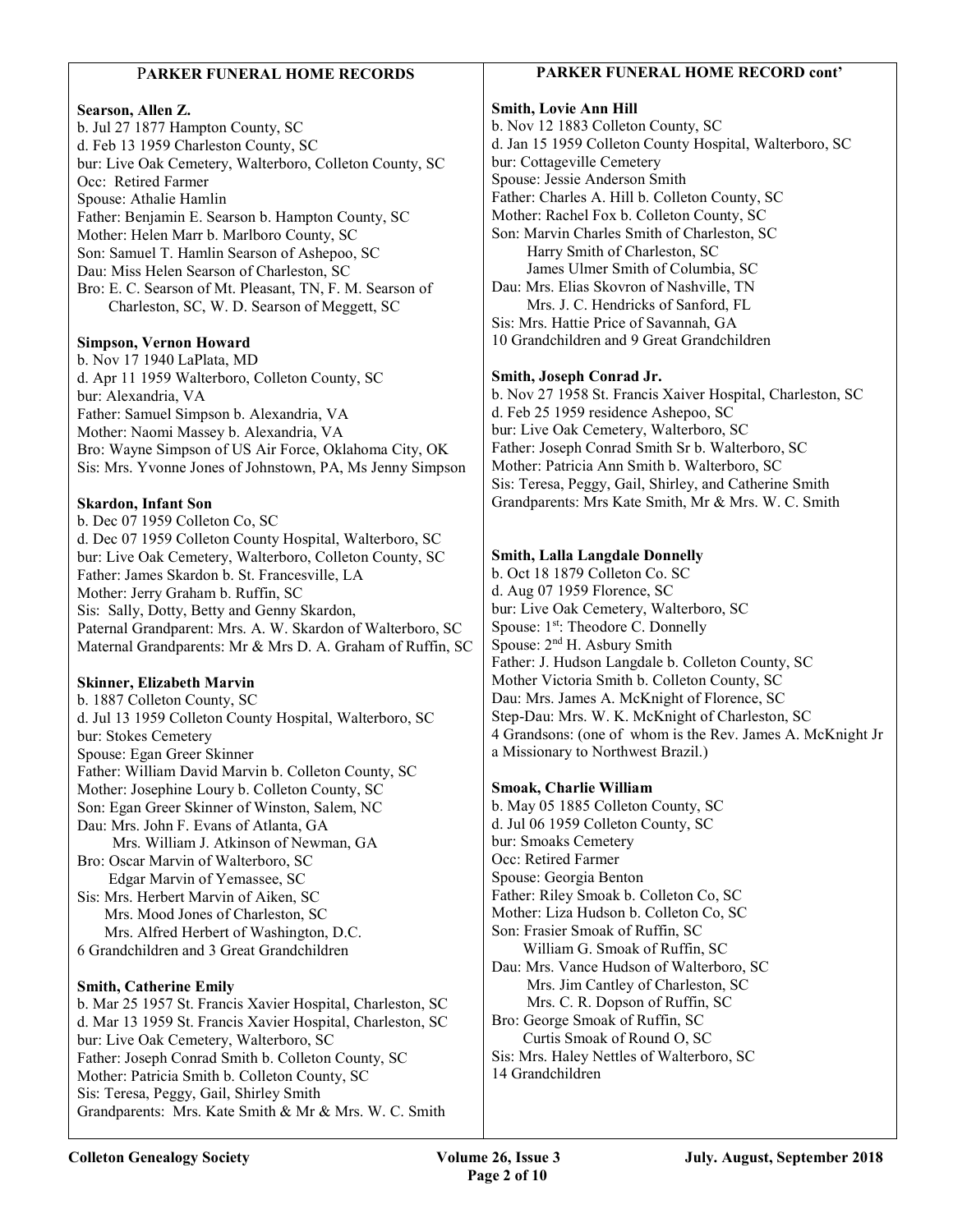### PARKER FUNERAL HOME RECORDS cont' Smoak, Jacob Daniel b. Feb 05 1883 Colleton County, SC d. Jan 29 1959 Ruffin, SC bur: Shiloh Baptist Church Cemetery Occ: Retired Farmer Spouse: Lillie Nettles Father: Riley E. Smoak b. Colleton County, SC Mother: Eliza Hudson b. Colleton County, SC Son: Julius Smoak of Ruffin, SC Dau: Mrs. Willard Nettles of Ruffin, SC Mrs. Edgar Beverly of Beaufort, SC Bro: George Smoak of Ruffin, SC Charlie Smoak of Ruffin, SC Curtis Smoak of Cottageville, SC Sis: Mrs. J. F. Nettles of Walterboro, SC 4 Grandchildren Spell, John Frederick b. Aug 25 1901 Colleton County, SC d. Mar 15 1959 Colleton County Hospital, Walterboro, SC bur: Spell Cemetery Occ: Lumberman Spouse: Hazel Wilson Father: Hugo G. Spell b. Colleton Co, SC Mother: Annie Cornelia Hucks b. Colleton Co, SC Son: Robert E. Spell of US Navy, Newport, RI Dau: Mrs. D. M. Nettles of Smoaks, SC Miss Vernelle Spell of Summerville, SC Mrs. Charles Babb of Ruffin, SC Miss Rebecca Spell of Spartanburg, SC Miss Sarah Spell of Smoaks, SC Bro: Norman E. Spell of Walterboro, SC William H. Spell of Little Rock, ARK Dr. C. R. Spell of Chapel Hill, NC Leon Spell of Smoaks, SC Earl Spell of Smoaks, SC Sis: Mrs. Roy Toole of Warrenville, SC 4 Grandchildren Stanfield, James Willie b. Sep 09 1907 Colleton County, SC d. Nov 03 1959 Green Pond, SC bur: Live Oak Cemetery Occ: Farmer Spouse: Ida Lee Benton Father: W. H. Stanfield b. Colleton County, SC Mother: Mary Elizabeth Crosby b. Colleton County, SC Son: Theodore Stanfield of Islandton, SC Leonard and Harry Stanfield of Green Pond, SC Dau: Mrs. Elise Beach (Carl)of Walterboro, SC Mrs. Margaret (James A) Blocker of Charleston, SC Mrs. Patricia Williamson of Charlotte, NC Bro: Eugene Stanfield of Walterboro, SC Jimmy Stanfield of Waycross, GA Eddie Stanfield of New Orleans, LA Sis: Mrs. Mary Pellum of Walterboro, SC 8 Grandchildren PARKER FUNERAL HOME RECORDS cont' Stanfield, Mary Elizabeth Crosby (Rosa) b. May 23 1873 Walterboro, SC d. Jun 10 1959 Green Pond, SC bur: Sandy Dam Methodist Church Cemetery Spouse: W. H. Stanfield Father: Samson Crosby b. Walterboro, SC Mother: Mary Smoak b. Colleton County, SC Son: Eugene Stanfield of Walterboro, SC J. W. Stanfield of Green Pond, SC J. A. Stanfield of Waycross, GA E. L. Stanfield of New Orleans, LA Half-Bro: Alfred Crosby of Walterboro, SC 19 Grandchildren 18 Great Grandchildren 2 Great Great Grandchildren Stevens, David Chesley b. Apr 17 1903 Ehrhardt, SC d. Dec 19 1959 Colleton County Hospital, Walterboro, SC bur: Carter's Ford Baptist Church Cemetery Occ: Retired Highway Worker Father: B. F. Stevens b. Smoaks, SC Mother: Hattie Morris b. Lodge, SC Son: Glenn Stevens of Charleston, SC Clyde Stevens of Smoaks, SC Raymond Stevens of Fairfax, SC Clark Stevens of Fairfax, SC Blease Stevens of Fairfax, SC Step-son: Thomas McClary of Fairfax, SC Dau: Mrs. Billy Brunson of Fairfax, SC Step-Dau: Mrs. Ben Stevens of Canadys, SC Mrs. Carroll Zeigler of Cordsville, SC Bro: Major Stevens of Islandton, SC Leonard Stevens of Islandton, SC Ben Stevens of Canadys, SC Sis: Mrs. Henry Bailey of Walterboro, SC Mrs. Lloyd Williams of Islandton, SC Mrs. M.D. Brant of Ulmers, SC Strickland, Emma Robinson b. Mar 19 1896 Columbia County, NC d. Nov 16 1959 Jacksonboro, SC bur: Cherry Grove Baptist Church Cemetery Spouse: Francis Strickland Father: Spenser M. Robinson b. Columbia County, NC Mother: Rose Etta Strickland b. Columbia County, NC Tyler, Carolyn Marie b. Apr 13 1957 Conway, SC d. Sep 27 1959 Colleton County, SC bur: Bayboro Baptist Church Cemetery, Aynor, SC Father: Floyd Alton Tyler b. Horry County, SC Mother: Frances Cecil Lilly b. Conway, SC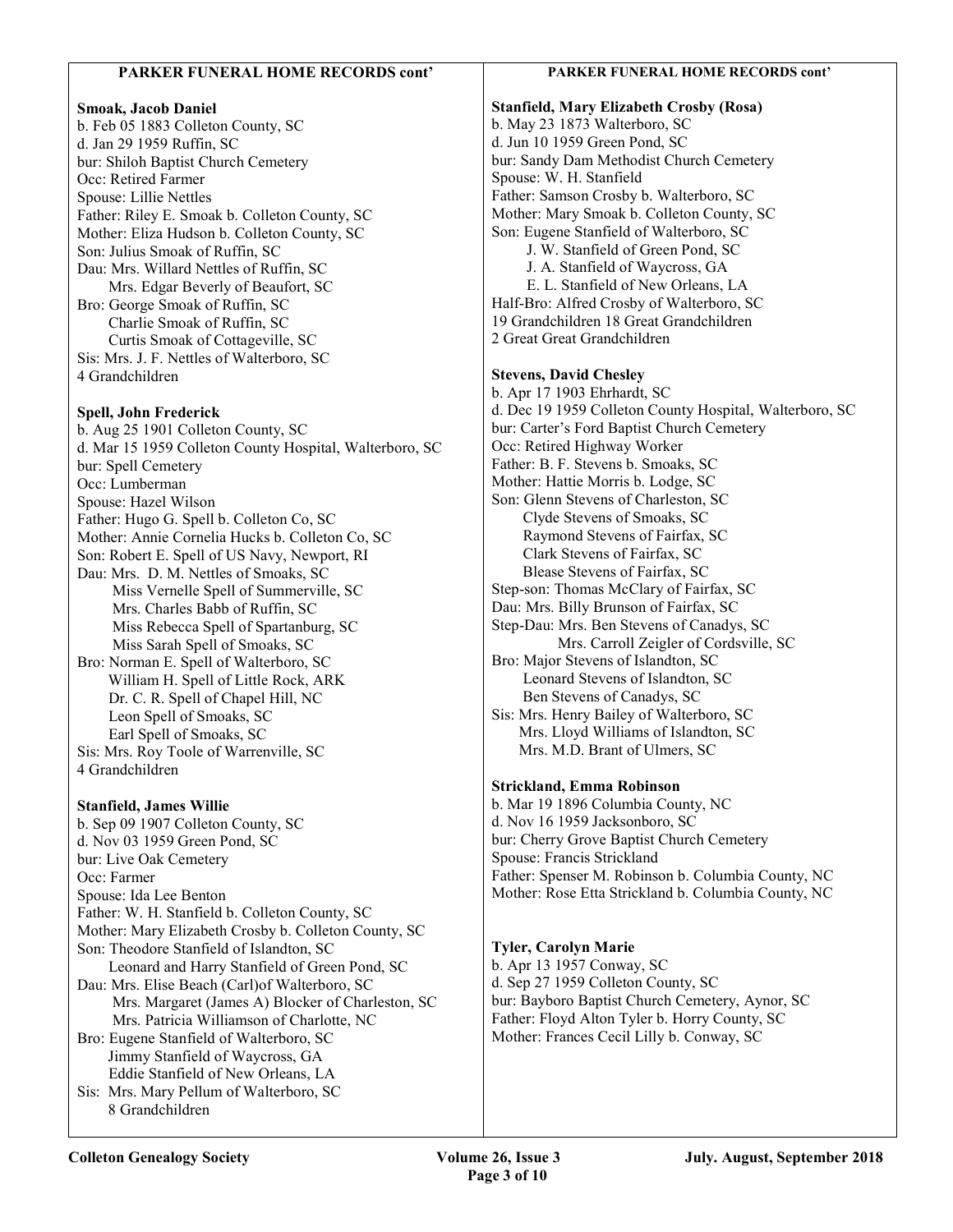### PARKER FUNERAL HOME RECORDS cont'

### Thomas, Doris Elizabeth McClure b. Mar 10 1923 St. George, SC d. Oct 04 1959 Colleton County, SC bur: Ebenezer Methodist Cemetery Spouse: William H. Thomas Father: L. S. McClure b. St. George, SC Mother: Mary Ackerman b. St George, SC Dau: Miss Veronica Sue Thomas 15 yrs Miss Shirley Ann Thomas 12 yrs Bro: George McClure of Walterboro, SC Monroe McClure of St. George, SC Howard McClure of Paris Island, SC Sis: Mrs. C. W. Berry of Darlington, SC Mrs. Jam,es M. Wood of Alexandria, VA Mrs. J. M. Musselwhite of St. George, SC Thomas, Heber Elmo b. Sep 24 1889 Crocketville, SC d. Nov 23 1959 U. S. Naval Hospital, Beaufort, SC bur: Live Oak Cemetery, Walterboro, SC Occ: Retired Oil Distributor Spouse: Ruth Dorrill Father: Wyley Elmo Thomas b. Hampton County, SC Mother: Ella Clifton b. Hampton County, SC Dau: Mrs. W. D. Workman Jr of Columbia, SC Bro: Jesse Thomas of Hampton, SC Archie Thomas of Loouiisville, KY J. Irviing Thomas of Walterboro, SC Sis: Mrs. E. B. Bowers of Hampton, SC Mrs. M. L. Rivers of Hampton, SC Mrs. John Owens of Savannah, GA 2 Grandchildren: Cadet W. D. Wookman III Dorrill Workman

### Thomas, James Mackerl

b. Jan 29 1959 Walterboro, SC d. May 26 1959 Colleton County Hospital, Walterboro, SC bur: Bethel Methodist Church Cemetery Father: Jesse Thomas b. Ruffin, SC Mother: Jenny Mae Padgett b. Colleton County, SC Bro: Jesse Leland Thomas 6 years Sis: Julia Mae Thomas 4 years Grandparents: M/M Eric Thomas & Mrs. Eugene Padgett

### Toomer, Emma Reeves

b. Apr 04 1897 Dorchester County, SC d/ Dec 13 1959 Colleton County Hospital, Walterboro, SC bur: Leviston Bluff Cemetery Occ: Retired Tourist C. Operator Spouse: Maurice S. Toomer Father: Henry I. Reeves b. Dorchester County, SC Mother: Annie Flood b. Dorchester County, SC Son: Maurice S. Toomer Jr of Baltimore, MD Clarence E. Toomer of Jacksonboro, SC Dau: Mrs. J. O. Hinton of Jacksonboro, SC Bro: Johnny H. Reeves of Ridgeville, SC Sis: Mrs. Anna Edwards of Jacksonboro, SC 6 Grandchildren and 2 Great Grandchildren

### PARKER FUNERAL HOME RECORDS cont'

Thompson, Sarah Margaret Nettles b. Sep 26 1886 Colleton County, SC d. May 11 1959 Walterboro, SC bur: Live Oak Cemetery, Walterboro, SC Spouse: Frank Thompson Father: Henry Nettles b. Colleton County, SC Mother: Margaret Driggers b. Colleton County, SC Son: Getha R. Thompson, H. B. Thompson, Leland Thompson, and Hal Thompson all of Walterboro, SC Dau: Mrs. Henry Nettles, Mrs.Elmer O'Quinn, Mrs. M. O. Benton, and Mrs. David Guess all of Walterboro, SC Bro: Andrew Nettles, Earl Nettles both of Walterboro, SC Half-Bro: Harvey Nettles of Yemassee, SC Sis: Mrs. Henry Bowers of Seabrook, SC Mrs. J. G. Thompson of Walterboro, SC Half-Sis: Mrs. Charles Rice of Charleston, SC 11 Grandchildren and 10 Step Grandchildren Tumbleston, Noel West b. Jun 12 1880 Dorchester County, SC d. Jul 22 1959 Johns Island, SC bur: Bedons Baptist Church Cemetery Occ: Farmer 1 st Spouse: Rosa Josephine Stevens 2 nd Spouse: Abbie Bazzle Hiott Father: Nathaniel Tumbleston b. Dorchester County, SC Mother: Ann West b. Dorchester County, SC Son: V. R. Tumbleston of John's Island, SC Noel W. Tumbleston Jr of John's Island, SC Dau: Mrs. Julia T. Ansaldo of John's Island, SC Bro: R. N. Tumbleston of Pierpoint, SC 6 Grandchildren

1 Great Grandchild

### ACQUISITIONS DONATION GIVEN BY

Colleton Genealogy Society received no additions to our research center this quarter. Perhaps you have a resource book or family history book that you know other researchers could use to help them in their genealogy research. Please feel free to donate it to our Society and we will be happy to place it in one of our four rooms at our Research Center. Yes, that's right FOUR ROOMS. We have grown from two rooms to four rooms at our Research Center. Did I fail to mention we have an office also. Books may be given in MEMORY of a loved one. Files of research no longer being compiled because a loved one has departed are welcome and can be added to our collection of material. Come and grow with us.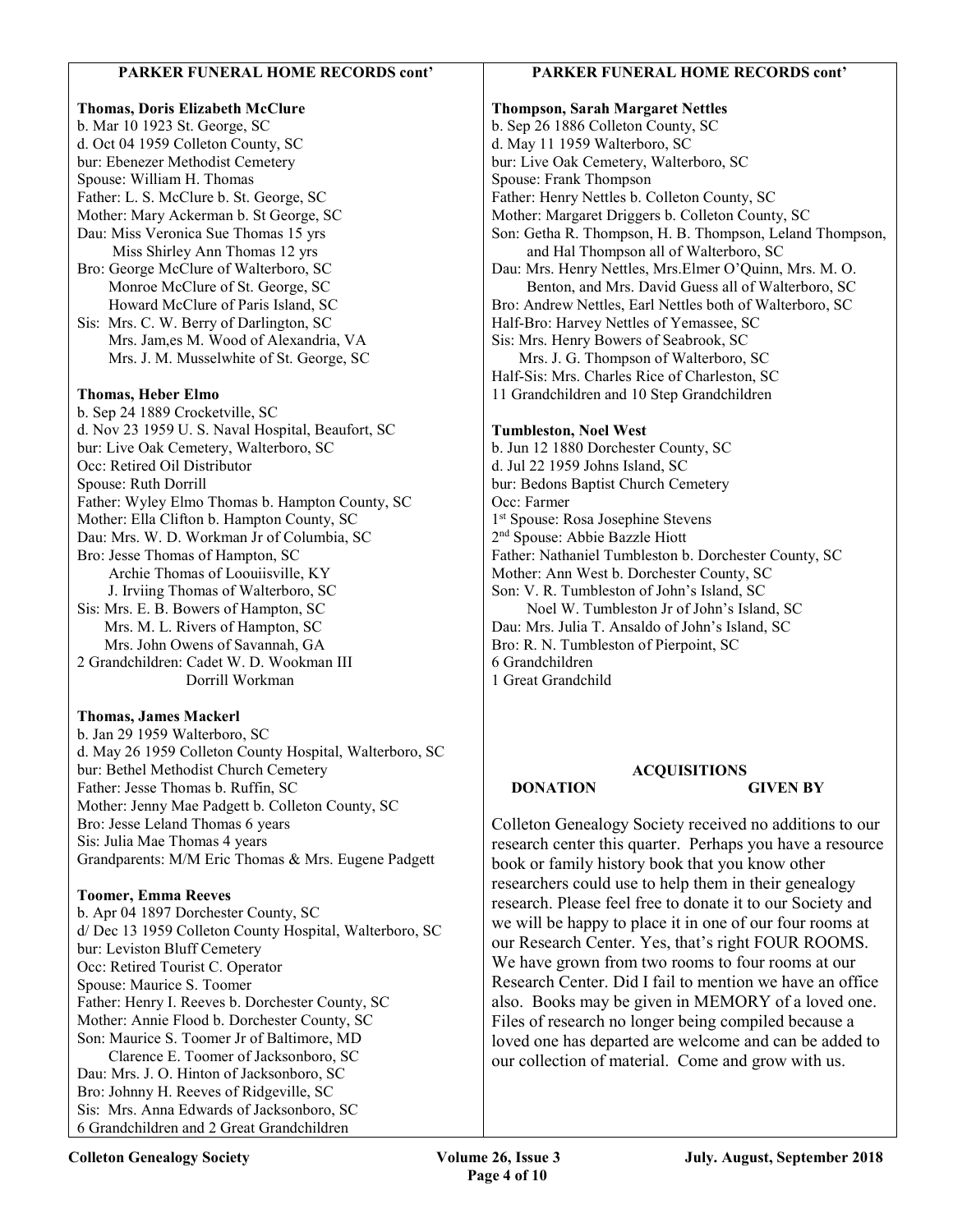### DESCENDANTS OF JACOB MARTIN CROSBY

Generation Five Cont'

Children of Miley Ulmer cont':

- 727 iii. Swinton Whaley Hudson Sr, born November 19 1914 in Ruffin, Colleton Co, SC, died February 20 1990 in Colleton Regional Hospital, Walterboro, SC, buried in Greenlawn Memorial Gardens, Walterboro, SC, military Marine Corps Veteran of World War II & Korea, occupation Retired Farmer and former Magistrate for the Bells Township. He married Virginia Alilade Shokes, April 16 1938, born August 18 1920 in Charleston Co, SC (daughter of Joseph F. Shokes and Edith Orvin), died April 26 1992 in Colleton Regional Hospital, Walterboro, SC, buried in Greenlawn Memorial Gardens, Walterboro, SC, occupation Retired Postal Clerk.
- 728 iv. James Madison Hudson, born September 15 1916 in Colleton Co, SC, died Feb 7 1983 in Long Beach, CA occupation Retired Master Sergeant in the Marine Corps. He married Mary Singleton.
- 729 v. Albert Wichman Hudson Jr, born December 29 1918 in Ruffin, Colleton Co, SC, died Feb 8 2005 in Charleston, SC, buried in Carolina Memorial Park, North Charleston, SC, occupation Insurance Executive, military Veteran of World War II. He married Mildred Maxine Weeks, April 30 1942 in St George, SC, born October 30 1922 in St George, SC (daughter of Harry Aaron Weeks and Bessie V. Heaton), died April 29 2002 in Charleston, SC, buried in Carolina Memorial Park, North Charleston, SC, occupation Retired Clerk with the Charleston Naval Shipyard, Charleston, SC, occupation Substitute Teacher Charleston County School District, Charleston, SC.
- 730 vi. Edith Miley Hudson, born October 24 1921, died May 1 1922 in Clara EsDorn Infirmary, Walterboro, SC, buried in Bethel United Methodist Church, Ruffin, SC.
- 731 vii. Carlisle Guild Hudson, born January 29 1924 in Ruffin, Colleton Co, SC, died January 19 1987 in Charleston Hospital, Charleston, SC, buried in Live Oak Cemetery, Walterboro, Colleton Co, SC, , military Army veteran. He married Gaynelle Morris, February 14 1947, born March 20 1925 in Olar, Bamberg Co, SC (daughter of David Morris and Aurrie Mae Croft), died November 01 2012 in Charleston Co, SC, buried in Live Oak Memorial Gardens, Charleston, Charleston, SC, occupation Former Payroll Clerk Charleston Naval Shipyard.
- 216. Estelle "Stella" Ulmer, born May 23 1891 in Ruffin, Colleton Co SC, died April 4 1931, buried in Bethel United Methodist Church, Ruffin, SC. She married Robert Walton "Walter" Jones, November 18 1908, born February 16 1887 in Ruffin, Colleton Co, SC (son of Thomas George "Tom" Jones and Mary Crosby), died August 24 1963 in Ruffin, Colleton Co, SC, buried in Evergreen Christian Church Cemetery, Walterboro, Colleton Co, SC, occupation Retired Farmer.

- 732 i. Samuel Porter Jones, born October 27 1910 in Colleton Co, SC, died November 29 1988, buried in Bethel United Methodist Church, Ruffin, SC, occupation Retired farmer, military Army veteran of World War II, never married.
- 733 ii. Edwin Walton Jones, born September 22 1912 in Colleton Co, SC, died August 24 1972 in Veterans Hospital, Charleston, SC, buried in Bethel United Methodist Church, Ruffin, SC, military Veteran of World War II, never married.
- 734 iii. James Gary Jones, born May 23 1914 in Ruffin, Colleton Co, SC, died March 10 1995, buried in Golden Gate National Cemetery, San Bruno, San Mateo Co, CA, military Major in the Army Chaplains Corp. He married Eleanor Elizabeth Clanton, May 23 1938 in Ft Worth, TX, born April 12 1912 in Tampa, Hillsborough Co, FL.
- 735 iv. Harry Herman Jones, born June 26 1916 in Colleton Co, SC, died August 30 1974 in Jacksonville, Duval Co, FL, buried in Bethel United Methodist Church, Ruffin, SC, never married, occupation Salesman.
- 736 v. George Washington Jones, born May 15 1918 in Ruffin, Colleton Co, SC, died August 23 1970 in Charleston, Charleston Co, SC, buried in Fairfax Cemetery, Fairfax, Allendale Co, SC. He married Emma Laura Allen (daughter of George Washington Allen and Flossie Rebecca Shaw).
- 737 vi. Janie Louise Jones, born November 11 1921 in Ruffin, Colleton Co, SC, died March 2 1967 in Colleton County Hospital, Walterboro, SC, buried in Trinity United Methodist Church, Smoaks, SC. She married Durward Newton Padgett, July 31 1937 in Colleton Co, SC, born September 15 1913 in Colleton Co, SC (son of David Newton Padgett and Alma Hendie Smith), died May 7 1982 in St Francis Hospital, Charleston, SC, buried in Trinity United Methodist Church, Smoaks, SC, occupation Retired Carpenter and Farmer.
- 738 vii. John Wesley Ulmer, born July 25 1924 in Walterboro, Colleton Co, SC, died January 3 1995 in New Rochelle, Westchester Co, NY. He married Ellen Carol "Elle" Carlucci, June of 1959 in Georgia, divorced March 26 1974 in Stamford, CT, born July 26 1931 in Port Chester, Westchester Co, New York (daughter of Anthony Carlucci and Victoria Federici Lucente), died December 20 1983 in Stamford Hosptial,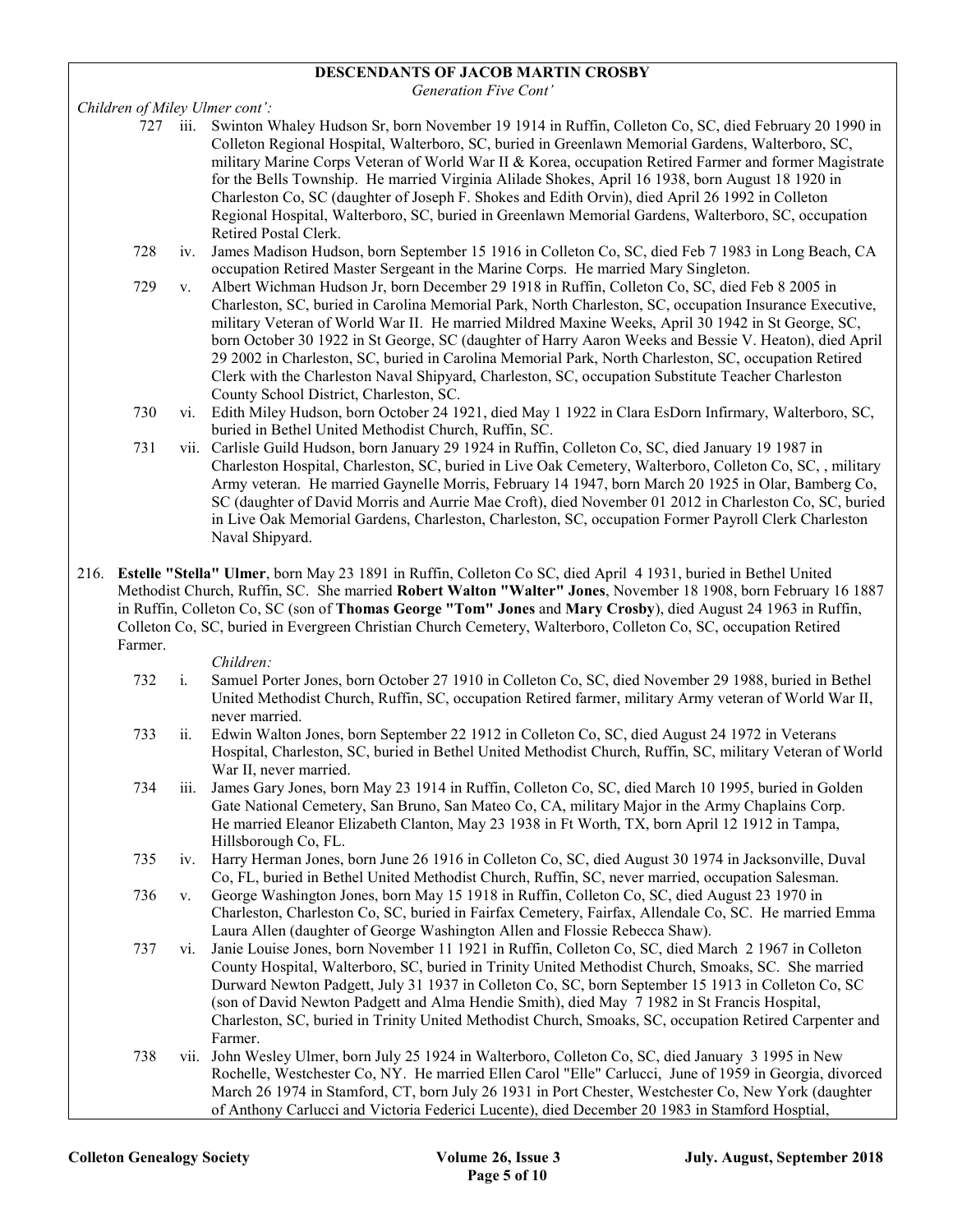Stamford, Fairfield Co, CT, buried in Saint Marys Cemetery, Rye Brook, Westchester, NY, occupation Machine Operator at Pitney Bowes, Stamford, CT, cause of death Cancer.

217. Beatrice "Bee" Ulmer, born August 4 1892 in Ruffin, Colleton Co, SC, died September 20 1970 in Tri-County Regional Hospital, Orangeburg, SC, buried in Tabor United Methodist Church, Ruffin, SC, occupation Retired Practical Nurse. She married Richard "Emlon" Crosby, December 17 1913 in Ruffin, Colleton Co, SC, born November 10 1890 in Ruffin, Colleton Co, SC (son of Richard "Dick" or "Uncle" Crosby and Addie Elnora Ritter), died August 9 1948 in Ruffin, Colleton Co, SC, buried in Tabor United Methodist Church, Ruffin, SC.

- 739 i. Howard Nichols Crosby, born August 24 1914 in Ruffin, Colleton Co, SC, died September 23 1992 in Humana Hospital, Miami, FL, buried in Florida National Cemetery, Bushnell, Sumter Co, FL military Navy Veteran of World War II, occupation Retired Cabinet Maker. He married (1) Sophie Dupree. He married (2) Mary Evelyn Murray, August 21 1941 in Moncks Corner, SC, divorced about 1949, born July 15 1922 in Summerville, SC (daughter of Joseph "Gordon" Murray Sr and Sophronia "Fronie" Knight), died April 2 2005 in Vernon, FL, buried in New Bethany Assemby of God, Vernon, FL.
- 740 ii. Essie Mae Crosby, born July 9 1916 in Ruffin, Colleton Co, SC, died February 27 2015 in Colleton Medical Center, Walterboro, SC, buried in Live Oak Cemetery, Walterboro, Colleton Co, SC, She married Marion "Beach" Padgett, November 6 1937 in Ruffin Methodist Parsonage, Ruffin, SC, born April 1 1916 in Walterboro, Colleton Co, SC (son of William Arthur Padgett and Jennie Beach), died February 21 2012 in Heritage Health Care Center, Walterboro, SC, buried in Live Oak Cemetery, Walterboro, Colleton Co, SC, occupation Owner and operator of Beach's Fill-up Station on the Bells Highway for over 40 years.
- 741 iii. Evelyn Adeline Crosby, born January 26 1920 in Ruffin, Colleton Co, SC, died April 15 1992, occupation Real Estate Business. She married (1) William Oliver "W.O." Gibson, about 1939 in Hampton, SC, born August 31 1918 in Hampton Co, SC (son of William Oliver Gibson and Mary Gatsey "Mollie" Rentz), died Oct 1 1983 in Charleston Hospital, Charleston, SC, buried in Live Oak Memorial Gardens, Walterboro SC, occupation Retired Charleston Naval Shipyard employee, military Navy veteran of World War II. She married (2) Alberto Rodriguez, born in Cuba. She married (3) Wilbur Anderson Wright, about 1952 in Charleston, SC, born in Charleston, SC, She married (4) Clarence Howard Ellington, October 23 1961 in Charleston, SC. She married (5) Constantine Tsiris, March 17 1962 in Charleston, SC, occupation Employed by Trans-American Steamship Co. She married (6) Benjamin Earl McIntosh Jr, November 12 1964 in North Charleston, Charleston Co, SC, born Feb 9 1925 in Hernando, Miss., died October 2 2006 in Beaufort, SC, buried in Carolina Memorial Park, North Charleston, SC, military A 20 year veteran of the USN. He served in World War II and the Korean Conflict., occupation Retired from the Naval Weapons Station where he was a patrolman.
- 742 iv. Max Lenier Crosby, born July 18 1925 in Ruffin, Colleton Co, SC, died July 20 2002 in Charleston, SC, buried in Carolina Memorial Park, North Charleston, SC, Attended the University of South Carolina and Rice Business College, Charleston, SC, military Navy veteran of World War II. He married Mary Elizabeth Risher, Feb 2 1957 in Grace Advent Christian Church, Walterboro, SC, divorced, born in Walterboro, Colleton Co, SC (daughter of Julius Nathan Risher and Elizabeth "Lizzie" Humphries)
- 218. James Gary Ulmer Sr, born July 25 1894 in Ruffin, Colleton Co, SC, died December 16 1969 at his home, Houston, TX, buried in Forest Park Westheimer Cemetery, Houston, TX. He married Minnie Bridges, May 20 1920 in Enid, OK, born June 18 1895 in Enid, OK (daughter of James Edward Bridges and Amby Parker), died February 8 1978 in Galveston, TX, buried in Forest Park Westheimer Cemetery, Houston, TX, occupation Housewife. Children:
	- 743 i. James Gary Ulmer Jr, born June 8 1924 in Robersonville, NC, occupation Lawyer Retired in 1990. He married (1) Rosalie Moore Bosworth, June 7 1958 in Houston, TX, born November 29 1925 in Houston, TX (daughter of Laurence Sautelle Bosworth and Rosalie Winifred Hutcheson), died September 22 1999, occupation Housewife. He married (2) Francita Stuart Koelsch, April 29 2000 in Houston, TX.
- 220. Octavia Ulmer, born October 26 1898 in Ruffin, Colleton Co, SC, died May 10 1986 in Charleston, SC, buried in Adams Run Baptist Church Cemetery, Adams Run, Charleston Co, SC. She married Joseph Andrew Edmondson Sr, September 14 1918 in Walterboro, Colleton Co, SC, born March 16 1882 in Bear Branch, SC (son of Ransom M. Edmondson and Mary Benton), died October 25 1968 in Adams Run, Charleston Co, SC, buried in Adams Run Baptist Church Cemetery, Adams Run, Charleston Co, SC, occupation Salesman.
	- Children:
	- 744 i. James McKevlin Edmondson, born June 12 1919 in Adams Run, Charleston Co, SC, died October 30 1959 in Charleston, Charleston Co, SC, buried in Riverview Memorial Park, North Charleston, Charleston Co, SC, military South Carolina F2 US Coast Guard Res WWII, occupation Sales. He married Mildred Maita, June 24 1945 in Passiac, NJ, occupation Retired Civil Service.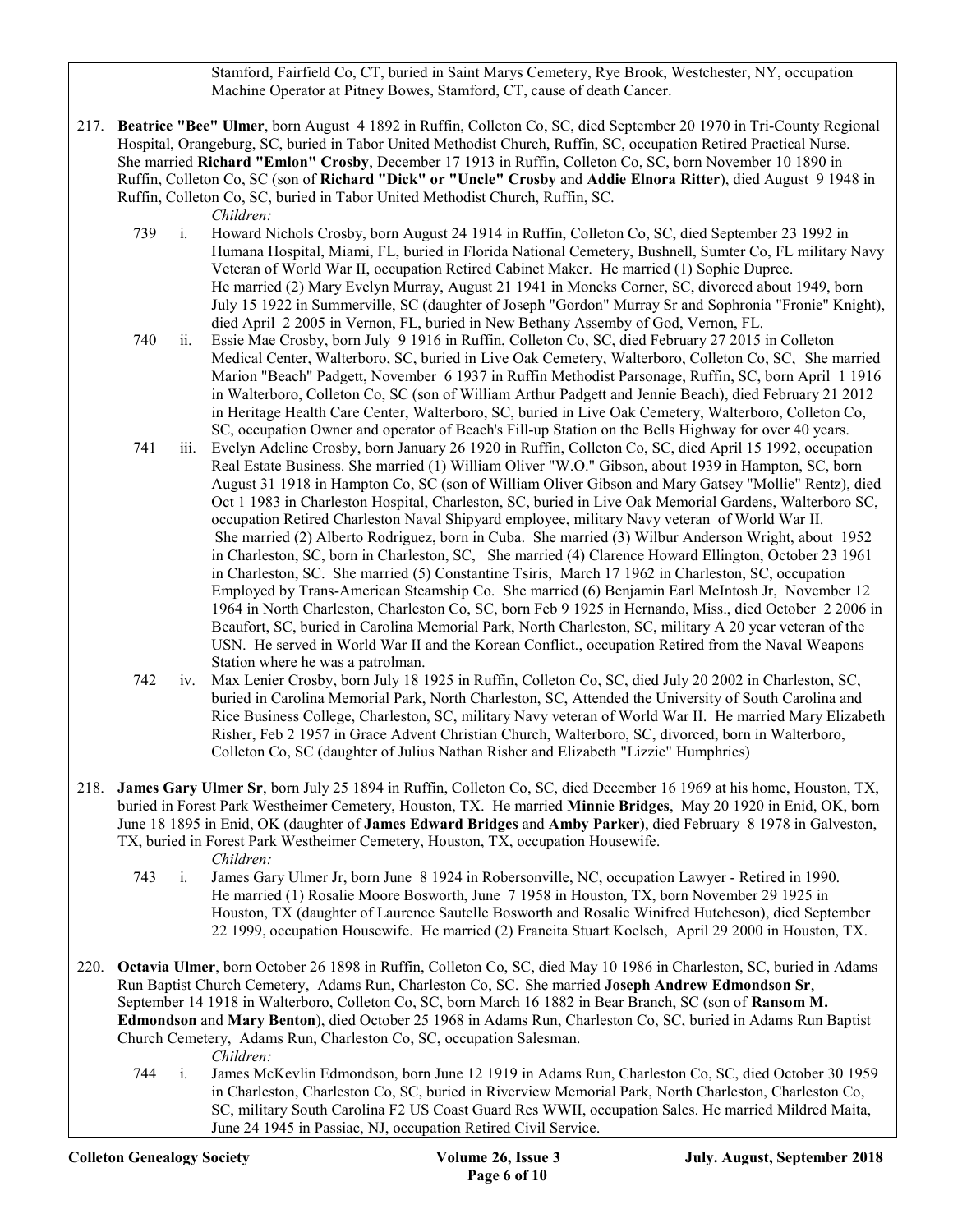|      | 745 | ii.            | Legrand Ulmer Edmondson, born January 4 1921 in Adams Run, Charleston Co, SC, died December 9<br>1993, buried in Christ Episcopal Church, Adams Run, Charleston Co, SC., occupation Retired Civil Service.                       |
|------|-----|----------------|----------------------------------------------------------------------------------------------------------------------------------------------------------------------------------------------------------------------------------|
|      |     |                | He married Bernice Juanita Sims, May 28 1950 in Charleston, SC, born March 18 1926 in Meggett, SC,                                                                                                                               |
|      |     |                | died May 10 1992, buried in Christ Episcopal Church, Adams Run, SC, occupation Retired - US Post                                                                                                                                 |
|      |     |                | Office.                                                                                                                                                                                                                          |
|      | 746 | iii.           | Edgar Clarence Edmondson, born December 6 1922 in Adams Run, Charleston Co, SC, died March 15<br>1971 in Charleston, SC, buried in Adams Run Baptist Church Cemetery, Adams Run, Charleston Co, SC,,                             |
|      |     |                | ilitary South Carolina PFC Btry B 539 Fld Arty Bn WWII, occupation Retired Civil Service, Never                                                                                                                                  |
|      |     |                | Married.                                                                                                                                                                                                                         |
|      | 747 | iv.            | Mary Elizabeth "Betty" Edmondson, born April 16 1925 in Adams Run, Charleston Co, SC, died September                                                                                                                             |
|      |     |                | 11 2011 in Charleston, Charleston Co, SC, buried in Christ Episcopal Church, Adams Run, SC, occupation                                                                                                                           |
|      |     |                | Retired Charleston School Dist. She married Dennis Joseph Encarnation Jr, November 30 1943 in Miami,                                                                                                                             |
|      |     |                | Dade Co, FL, born June 25 1918 in Provincetown, Mass (son of Dennis Joseph Encarnation Sr and Mary                                                                                                                               |
|      |     |                | Rosadio Martin), died October 25 1995, buried in Christ Episcopal Church, Adams Run, SC, military Navy                                                                                                                           |
|      | 748 |                | Veteran of World War II, occupation Retired F.A.A.<br>Earl Floyd Edmondson, born August 10 1927 in Adams Run, Charleston Co, SC, died October 30 2011,                                                                           |
|      |     | V.             | occupation Self Employed. He married Mary Lessie Smith, October 12 1947 in Walterboro, Colleton Co,                                                                                                                              |
|      |     |                | SC, born Nov 26 1931 in Ravenal, SC, occupation Homemaker.                                                                                                                                                                       |
|      | 749 | vi.            | Raymond Arnold Edmondson, born Feb 8 1929 in Charleston, SC, died December 06 2015, occupation                                                                                                                                   |
|      |     |                | Retired IRS. He married Alice Rae Southwell, June 21 1954 in Charleston, SC, divorced 1974, born                                                                                                                                 |
|      |     |                | September 02 1938 in Charleston, SC (daughter of Carl Erckman Southwell Sr and Nellie Rae Owens).                                                                                                                                |
|      | 750 |                | vii. Barbara Ann Edmondson, born March 14 1932 in Charleston, SC, died May 14 1960 in Medical College                                                                                                                            |
|      |     |                | Hospital, Charleston, SC, buried in St Stephens Episcopal, St Stephens, Berkeley Co, SC, occupation Civil                                                                                                                        |
|      |     |                | Service. She married John Keith Gourdin IV., May 28 1955 in Charleston, SC, born March 2 1926 in<br>Charleston, Charleston Co, SC (son of John Keith Gourdin III and Irene Delphia Schmidt), died December                       |
|      |     |                | 29 2002 in Pineville, Berkeley Co, SC, buried in St Stephens Episcopal, St Stephens, Berkeley Co, SC,                                                                                                                            |
|      |     |                | occupation Retired - Electronics Engineer.                                                                                                                                                                                       |
|      | 751 |                | viii. Jean Edmondson, born Sep 9 1934 in Adams Run, Charleston Co, SC, occupation Investment Bank.                                                                                                                               |
|      |     |                | She married (1) Frederick Hilliard "Fred" Striker, October 20 1953 in Jacksonboro, SC born August 08                                                                                                                             |
|      |     |                | 1933 in Front Royal, VA. She married (2) William F. Jeanson, May 2 1966 in Charleston, SC, divorced                                                                                                                              |
|      |     |                | 1977, born Jan 7 1932 in Concord, Mass. She married (3) Steve Rotolo.                                                                                                                                                            |
|      | 752 | ix.            | Joyce Edmondson, born September 9 1934 in Adams Run, Charleston Co, SC, occupation Homemaker.<br>She married Carl Erckman Southwell Jr, June 19 1954 in Charleston, SC, born September 7 1934 in                                 |
|      |     |                | Columbia, Richland Co, SC (son of Carl Erckman Southwell Sr and Nellie Rae Owens), died July 9 2000                                                                                                                              |
|      |     |                | in Charleston Hospital, Charleston, SC, buried in Adams Run Baptist Church, Adams Run, Charleston Co,                                                                                                                            |
|      |     |                | SC, military Army Veteran, occupation Retired Owner and Operator of Universal and Diversified General                                                                                                                            |
|      |     |                | Contracting Co. Inc.                                                                                                                                                                                                             |
|      | 753 | X.             | Dorothy Edmondson, born February 26 1936 in Adams Run, Charleston Co, SC, occupation Homemaker.                                                                                                                                  |
|      |     |                | She married Claude Lee Campbell, July 18 1953 in Adams Run, Charleston Co, SC, born December 22                                                                                                                                  |
|      |     |                | 1926 in Cleburne, Johnson Co, TX, died December 24 1993, buried in Christ Episcopal Church, Adams                                                                                                                                |
|      | 754 | Xi.            | Run, SC, military GY US Marine Corps WWII Korea Vietnam, occupation Retired U.S. Marines.<br>Doris Edmondson, born February 26 1936 in Adams Run, Charleston Co, SC, occupation Cashier.                                         |
|      |     |                | She married (1) James Eckles "Jim" Yeo Sr, February 26 1955 in Adams Run, Charleston Co, SC, born                                                                                                                                |
|      |     |                | August 14 1932 in Port Huron, Mich, occupation US Govt, Wash, DC, married (2) John "Jack" Doran died                                                                                                                             |
|      |     |                | VA.                                                                                                                                                                                                                              |
|      |     |                |                                                                                                                                                                                                                                  |
| 221. |     |                | Joseph Earl Wilson, born November 05 1891 in Colleton Co, SC, died June 17 1935 in Cope, SC, buried in Pleasant<br>Grove Baptist Church, Walterboro, Colleton Co, SC. He married Mary Elizabeth "Lizzie" Drawdy, born October 07 |
|      |     |                | 1890 (daughter of Wade Hampton Drawdy and Mary Ann Kinard), died May 27 1952, buried in Pleasant Grove Baptist                                                                                                                   |
|      |     |                | Church, Walterboro, Colleton Co, SC.                                                                                                                                                                                             |
|      |     |                | Children:                                                                                                                                                                                                                        |
|      | 755 | $\mathbf{i}$ . | Ernest Pascal Wilson, born August 19 1911 in Orangeburg Co, SC, died November 22 1981 in Colleton                                                                                                                                |
|      |     |                | Regional Hospital, Walterboro, SC, buried in Pleasant Grove Baptist Church, Walterboro, Colleton Co, SC,                                                                                                                         |
|      |     |                | occupation Retired construction worker. He married Simmie Lee Carter, Jul 1 1932, born August 13 1915                                                                                                                            |
|      |     |                | in Colleton Co, SC (daughter of Simeon Peter "Simmie" Carter and Lenora Alice "Lee" Carter), died                                                                                                                                |
|      |     |                | February 25 1987 in Walterboro, Colleton Co, SC, buried in Pleasant Grove Baptist Church, Walterboro,<br>Colleton Co SC.                                                                                                         |
|      | 756 | ii.            | Gladys Wilson, born March 17 1913 in Colleton Co, SC, died Nov 8 1985 in Charleston Hospital,                                                                                                                                    |

Charleston, SC, buried in Pleasant Grove Baptist Church, Walterboro, Colleton Co, SC. She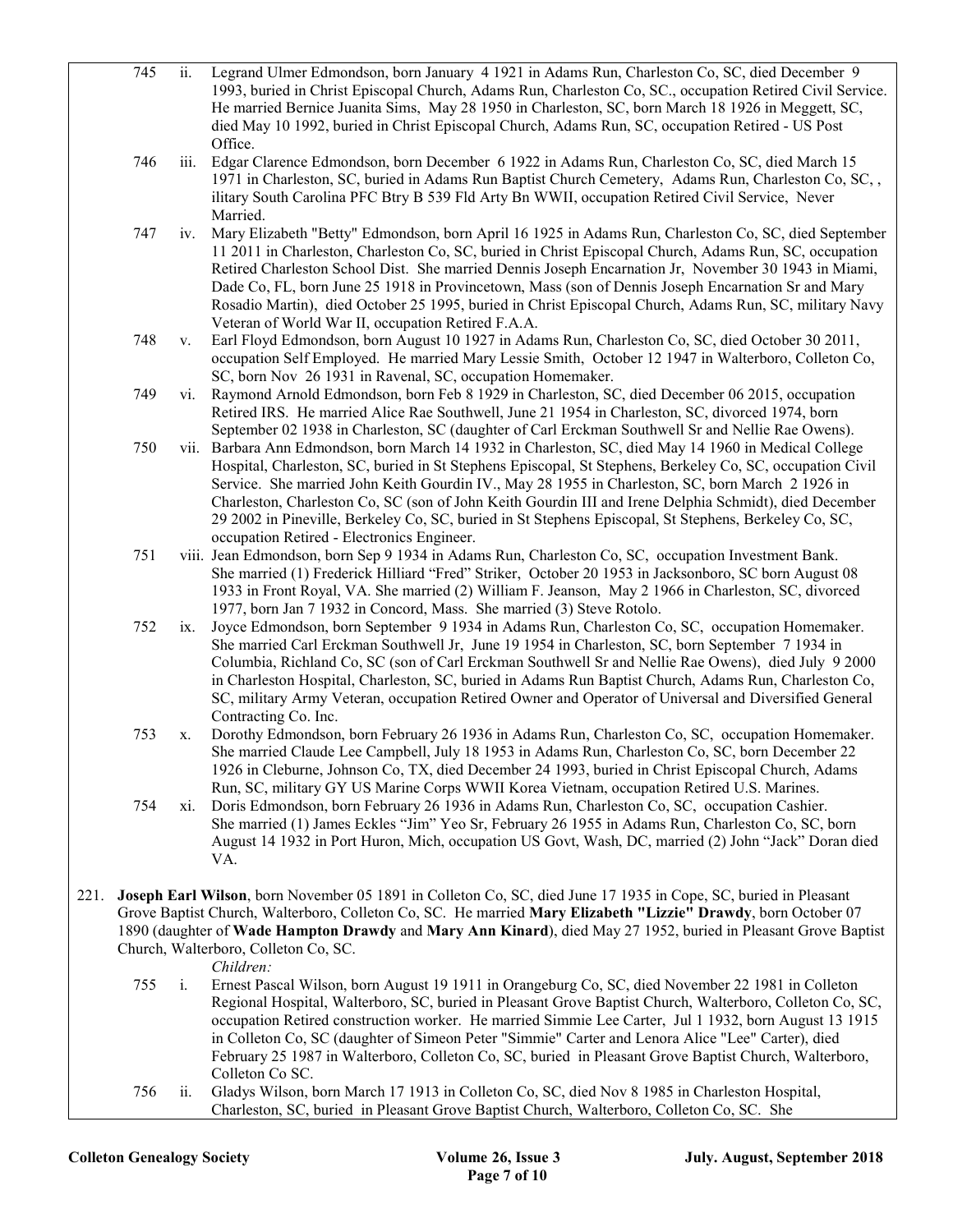married/divorced Marvin L. Thieme born Jul 24 1911, died Aug 11 1972, buried Bethany Cemetery, Charleston, SC

- 757 iii. Olive "Ray" Wilson, born June 13 1915 Canadys, SC died December 09 1993. She married Unk. Fennessy.
- 758 iv. Louise E. Wilson, born about 1921. She married Unknown Wilson.
- 759 v. Elizabeth Wilson, born December 10 1923, died April 17 2007, buried, Pleasant Grove Baptist Church, Walterboro, SC: She married Unk. Whetstone.
- 225. Henry Lawton Wilson, born September 19 1898 in Colleton Co, SC, died April 27 1978 in Canadys, Colleton Co, SC, buried in Pleasant Grove Baptist Church, Walterboro, Colleton Co, SC, occupation Retired Civil Service employee. He married Lena Fralix, divorced, born February 18 1910 in Bowman, Orangeburg Co, SC (daughter of Jake Fralix and Mary Kimberlin), died November 23 1996 in St Francis Hospital, Charleston, SC, buried in Pleasant Grove Baptist Church, Walterboro, Colleton Co, SC, occupation Licensed Practical Nurse.

Children:

- 760 i. Everett Lloyd Wilson, born Jan 04 1936 died Jul 03 2018, buried Pleasant Grove Baptist Church Cemetery.
- 761 ii. Legare Levance Wilson. He married Sandra Dolores Bauer, October 25 1969.
- 762 iii. Harold Lawton Wilson, born Jul 22 1934 died Oct 01 2005 buried Pleasant Grove Baptist Church Cemetery.
- 763 iv. Ethel Bertie Wilson, born Mar 10 1940, died Jul 15 1944. She married Unk. Knight.
- 226. Pauline "Lena" Wilson (See marriage to number 208.)
- 229. Francis Marion "Stutty or Stutts" Stutts, born August 25 1890, died June 08 1950 in Veteran's Administration Center, Columbia, Richland Co, SC, buried in Rosemont Cemetery, Clinton, Laurens Co, SC, Raised at Thornwell, occupation Printer, military SC Pvt 318 Inf 80th Div Veteran of World War I. He married Alberta Riddle, born May 02 1893, died December 30 1959, buried in Rosemont Cemetery, Clinton, Laurens Co, SC. Children:
	- 764 i. Marion "Richard" Stutts, born Aug 25 1927 Clinton, Laurens Co, SC, died Feb 04 1990 Southport, Brunswick Co, NC, buried Rawls Baptist Church Cemetery, Harnett Co, NC
	- 765 ii. Dorothy Stutts, born September 21 1923 in Clinton, Laurens Co, SC, died 2011, occupation Co-Owner Handy Man Hardware, Inc., buried in Oakwood Cemetery, Raliegh, NC. She married Edward A. Walters, about 1944, education 1943 Graduate of Presbyterian College, Clinton, SC, buried in Oakwood Cemetery, Raliegh, NC.
- 230. Silas David Stutts, born August 23 1894, died April 01 1931 in Pennsylvania, military Enlisted Jul 23 1918 Discharged Jul 15 1919, military Pvt 1st Class. He married Toledo I. Unknown, born about 1901.
	- Children:
	- 766 i. Lucille V. Stutts, born about 1925.
- 231. Lancy Rutledge Crosby, born September 13 1895 in Colleton Co, SC, died Dec 6 1932 in Savannah, Chatham Co, GA, buried in Doctor's Creek Baptist Church, Walterboro, SC. He married Lena Mae Unknown. Children:
	- 767 i. Cecil Crosby.
	- 768 ii. James Crosby.
	- 769 iii. Hazel Crosby.
- 232. Erie Crosby, born September 25 1898 in Colleton Co, SC, died November 22 1940 in Ruffin, Colleton Co, SC, buried in Doctor's Creek Baptist Church, Walterboro, SC. She married William Henry "Willie" Williams Sr, December 03 1919, born May 12 1884 in Colleton Co, SC (son of Thomas Raysor Williams and Laura "Alice" Smoak), died November 27 1954 in Colleton County Hospital, Walterboro, SC, buried in Live Oak Cemetery, Walterboro, Colleton Co, SC, occupation A. C. L. Agent/Farmer.

- 770 i. Mary Helen Williams, born December 26 1923 in Ruffin, Colleton Co, SC, died September 16 2008 in Charleston Co, SC, buried in Live Oak Memorial Gardens, Charleston, Charleston, SC, education Graduated Columbia College. She married (1) Heber Rutledge Padgett II, born February 6 1921 in Colleton Co, SC (son of Phillip Madison Padgett and Eva Ramsey), died September 26 1950 in Korea, military MSGT, Army 1940 - 1952, buried in Live Oak Cemetery, Walterboro, Colleton Co, SC. She married (2) Woodrow Wilson McConnell, born in Andrews, SC, died October 14 2001, buried in Live Oak Memorial Gardens, Charleston, Charleston, SC, occupation Owner McConnell Pole Co.
- 771 ii. William Henry "Bill" Williams Jr, born November 14 1925 in Colleton Co, SC, died November 14 1993 in Athens Regional Medical, Athens, GA, occupation Dr. He married Anna Jean Trost, June 27 1953 in First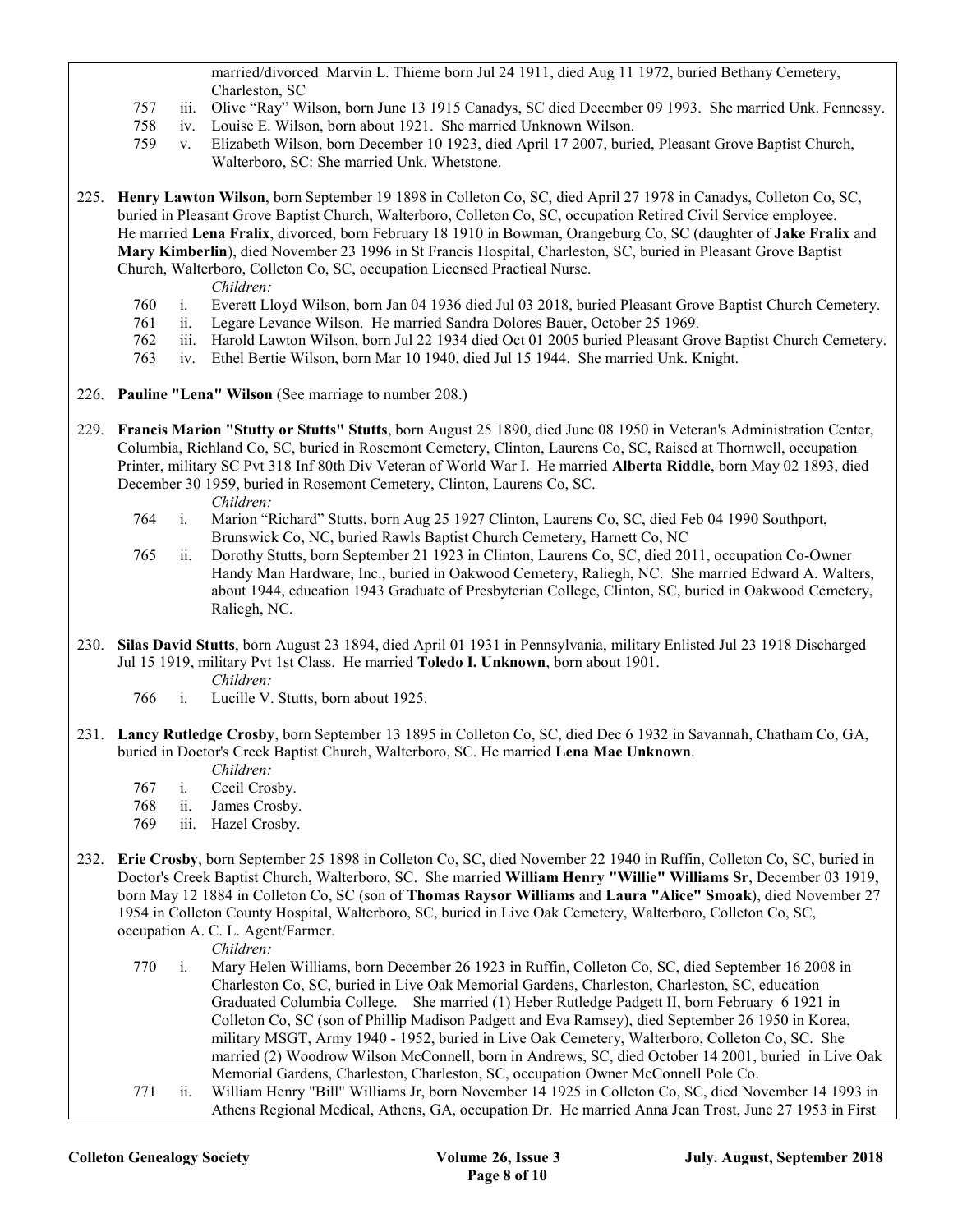Presbyterian Church, Athens, GA, born October 09 1928 in Bond Co, Ill (daughter of George F. Trost and Leona McDonald).

236. Pattie Mae Crosby, born October 10 1904 in Colleton Co, SC, died July 9 1983 in Florence Convalescent Home, Florence, SC, buried in Smoaks Baptist Church, Smoaks, SC. She married Willie Lonnie Ryan, December 23 1937 at Home of Rev Walter Black, Ruffin, SC, born May 28 1909 in Colleton Co, SC (son of William R. Ryan and Mamie Pellum), died March 19 1981 in North Trident Hospital, Charleston, SC, buried in Smoaks Baptist Church, Smoaks, SC, occupation Retired employee of the Berkley Construction Co.

Children:

- 772 i. Rita Ellen Ryan, born January 25 1943 in Charleston Co, SC, graduated from Savannah University of Cosmetology, Savannah, GA She married (1) Billy Lee Ham, September 30 1962 in First Baptist Church, Walterboro, SC. She married (2) Joseph Lyde Graham Jr, February 04 1971, occupation Retired from textiles and is now a graphic artist.
- 773 ii. William Duncan (Bill) Ryan, born September 16 1944, military Served in US Coast Guard for four years.
- 238. Caroline Delphy "Callie" Crosby, born September 16 1911 in Ruffin, Colleton Co, SC, died December 21 2000 in Charleston Co, SC, buried in Bethany Cemetery, Charleston, Charleston Co, SC. She married Luther Jennings Johnson, born August 27 1908, died May 09 1992, buried in Bethany Cemetery, Charleston, Charleston Co, SC, occupation Co-owner of Johnson's Furniture Store, Summerville, SC.

Children:

- 774 i. Melvin Jennings Johnson, born December 02 1946, died September 23 1966, buried in Bethany Cemetery, Charleston, Charleston Co, SC.
- 775 ii. Wilbur Jennings Johnson, born about 1948, died about 1990, buried in Memorial Cemetery, Charleston, SC, occupation Co-owner of Johnson Furniture Store, Summerville, SC. He married Shirley W. Unknown.
- 776 iii. Caroline Delphy Johnson, born November 19 1956, died November 19 1956, buried in Bethany Cemetery, Charleston, Charleston Co, SC.
- 240. Eula Belle Padgett, born September 11 1916 in Ruffin, Colleton Co, SC, died December 29 2013 in South Carolina, buried in Doctor's Creek Baptist Church, Walterboro, SC, occupation Homemaker. She married Frasier Herndon, March 12 1938 in Ruffin, SC by Rev Walter Black, born February 12 1916 in Ruffin, Colleton Co, SC (son of Benjamin Abraham "Bennie" Herndon and Nora Alice Breland), died October 25 2009 at home of his daughter in Florence, SC., buried in Doctor's Creek Baptist Church, Walterboro, SC, occupation Retired from The Independent Life Insurance Company, military Served in the Coast Guard during WWII.

Children:

- 777 i. Mary Kathleen "Cassie" Herndon, born December 16 1943. She married (1) Craig Alexander Brockett, October 16 1965 in Doctor's Creek Baptist Church, Walterboro, SC, born January 26 1942, died December 15 1987. She married (2) Carlo "Lu" Galbiati III.
- 244. Ida Martha Breland, born about 1903 in Colleton Co, SC, died June 25 1940 in Charleston, SC, buried in Bethel Methodist Church, Ruffin, SC. She married Henry "Blake" Crosby, July 1 1923, born about 1894 in Colleton Co, SC (son of Richard "Dick" or "Uncle" Crosby and Addie Elnora Ritter), died June 30 1940 in Stono River, Charleston, SC, buried in Bethel Methodist Church, Ruffin, SC.

- 778 i. Doris Ella Crosby, born about 1925. She married Jack Wallace Reeves, July of 1943, born December 29 1924 in Branchville, Orangeburg Co, SC, died August 23 2014 in Santee, Orangeburg Co, SC, buried in Bethany Cemetery, Charleston, Charleston Co, SC, , occupation Plant Manager for Pillsbury Flour Company in Birmingham and Cullman , Alabama, occupation Owner of Early American Development Corporation in Charleston, SC, military US Army Veteran and served in Saipan during WWII.
- 779 ii. Harold Berkeley Crosby, born January 26 1928 in Charleston, Charleston Co, SC, died May 5 2009 in Walterboro, Colleton Co, SC, buried in Bethel United Methodist Church, Ruffin, SC, military Served in United States Navy with the Seabees, occupation Retired Heavy Equipment Mechanic, Charleston Naval Shipyard, He married Nina Lou Neighbors, Jan 27 1962 in Kingsland, GA, born August 31 1937.
- 780 iii. Raymond Lee Crosby, born November 19 1931 in Charleston Co, SC, died September 27 1998 in Colleton Medical Center, Walterboro, SC, buried in Jones Swamp Pentecostal Holiness Church, Walterboro, SC, military SGT/SC National Guard, occupation Retired Truck Driver with Stone Oil Company. He married Mamie "Louise" Beverly.